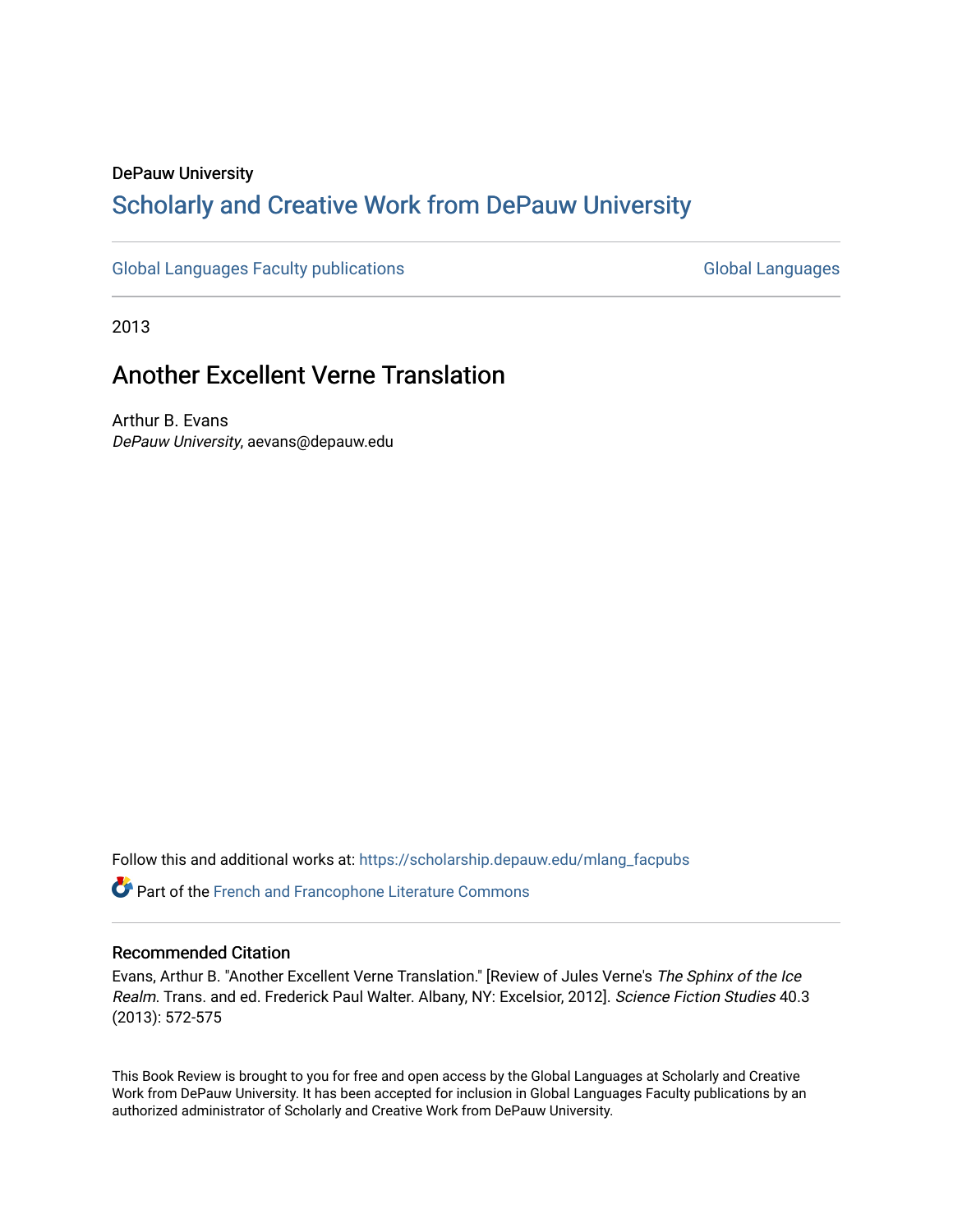#### **BOOKS IN REVIEW**

**Another Excellent Verne Translation**. Jules Verne. *The Sphinx of the Ice Realm: The First Complete English Translation, with the Full Text of The Narrative of Arthur Gordon Pym by Edgar Allan Poe*. Trans. and ed. Frederick Paul Walter. Albany: State U of New York P/Excelsior, 2012. xix + 413 pp. \$24.95 pbk.

The past couple of decades have witnessed a resurgence of interest in Jules Verne and the appearance of a host of new English translations of his legendary *Voyages Extraordinaires*. For example, Oxford University Press's "World's Classics" series has published several fine translations by William Butcher, including *Journey to the Centre of the Earth* (1864) in 1992, *Around the World in 80 Days* (1873) in 1995, *Twenty Thousand Leagues Under the Seas* (1870) in 1998, and *The Adventures of Captain Hatteras* (1866) in 2005. Wesleyan University Press has published six Verne novels in its "Early Classics of Science Fiction" series: *Invasion of the Sea* (1905) in 2001, *The Mysterious Island* (1874) in 2001, *The Mighty Orinoco* (1898) in 2002, *The Begum's Millions* (1879) in 2005, *The Kip Brothers* (1902) in 2007, and *Travel Scholarships* (1903) in 2013 in translations by Edward Baxter, the late Stanford L. Luce and Sidney Kravitz, and Teri Hernandez. The "Bison Frontiers of Imagination" series of the University of Nebraska Press has published English translations of some of the original manuscripts of Verne's posthumous novels such as *The Meteor Hunt* (1908) in 2002, *Lighthouse at the End of the World* (1905) in 2007, *The Golden Volcano* (1906) in 2008, and *The Secret of Wilhelm Storitz* (1910) in 2011, by translators Butcher, Baxter, Walter James Miller, Frederick Paul Walter, and Peter Schulman. And in 2011 the North American Jules Verne Society sponsored the publication (in its "Palik Series" through BearManor) of several never-before-translated, unpublished early works by Verne such as *The Marriage of a Marquis*, *Shipwrecked Family*, *Mr. Chimp and Other Plays*, *The Count of Chanteleine*, and *Vice, Redemption and the Distant Colony*, translated by Baxter, Kravitz, Kieran M. O'Driscoll, and Frank Morlock.

One of the newest shining stars to be added to this constellation of recent Verne translations is *The Sphinx of the Ice Realm*, translated by Frederick Paul Walter and published last year in the "Excelsior Editions" series of SUNY Press. Following on the heels of their excellent omnibus collection of *Amazing Journeys: Five Visionary Classics* (2010; reviewed in *SFS* 37.3 [2010]: 515- 19), Walter and SUNY Press have partnered again to bring this "First Complete English Translation" of Verne's *Le Sphinx des glaces* (1897) to an Anglophone reading public.

In 2005, I published in these pages a lengthy article on Verne's English translations—the good, the bad, and the very ugly—and I identified three general criteria to use when judging their quality: *completeness* (has the translator abridged the original?), *accuracy* (has the translator added to the original, mistranslated it, or censored it?), and *style* (has the translator captured the "feel" of the original in terms of its discursive structure,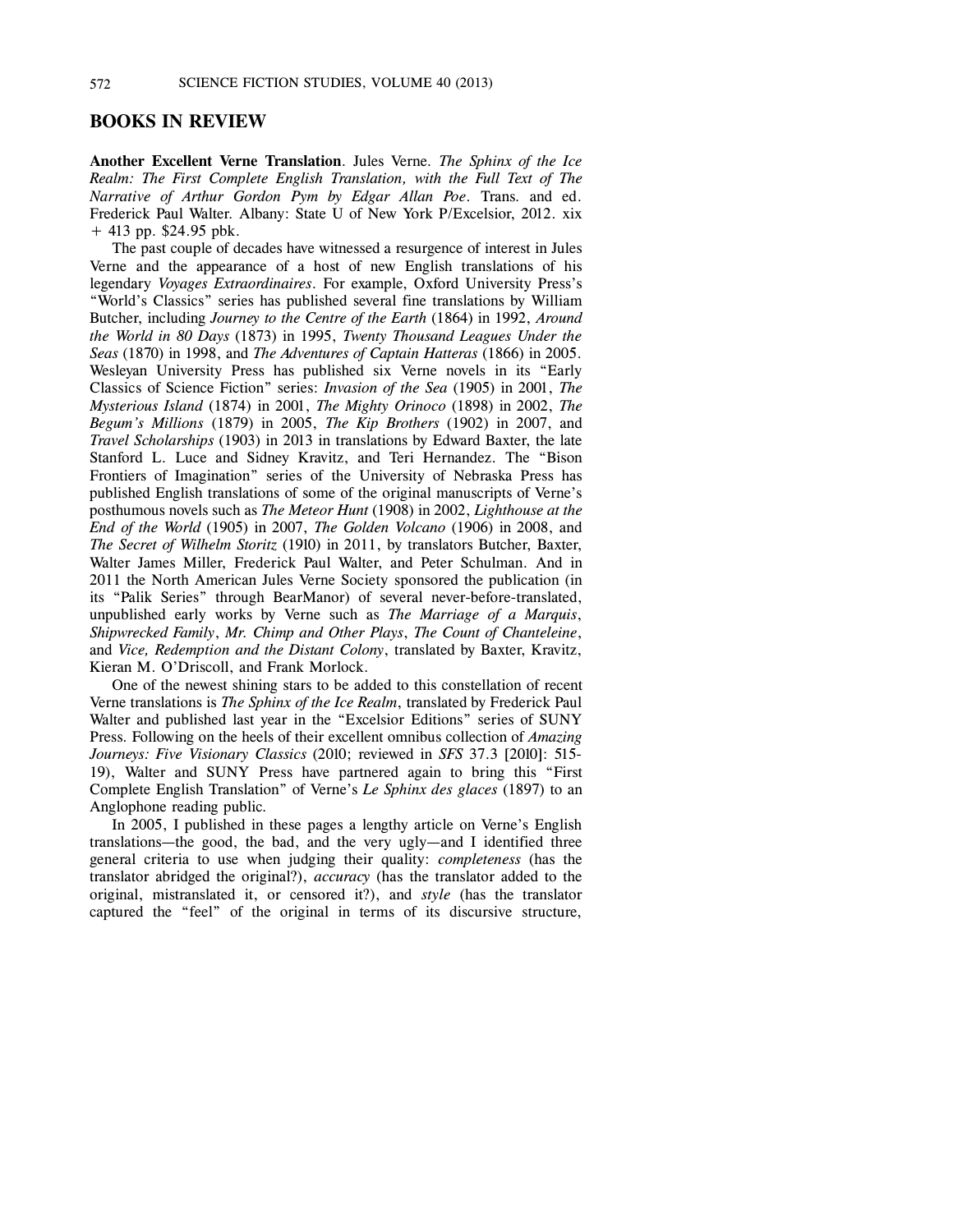narrative voice, word-play, humor, and overall tone?). I shall refer to each of these criteria in my comments about *The Sphinx of the Ice Realm*.

Before this book, there existed three other English translations of Verne's *Le Sphinx des glaces*: the first, retitled *An Antarctic Mystery*, was by Mrs. Cashel Hoey and published in London by Sampson Low in 1898 (reprint by Gregg Press in 1975); the second, called *The Sphinx of Ice, or An Antarctic Mystery*, was edited by Charles Horne and published in New York by Vincent Parke in 1911; and the third, *The Sphinx of the Ice-fields*, was done by I.O. Evans and published in London and Westport, Connecticut by Arco and Associated Booksellers in 1961. Ironically perhaps, the first was the least bad of the three. It contained 26 chapters compared to 32 in Verne's original; the second (a radically abridged rehash of the first) reduced the story to only 15 chapters; and the third contained 27 chapters, but the content of each chapter was severely chopped. Judging it by its overall completeness, the Frederick Paul Walter (FPW) translation—which contains not only all of Verne's original 32 chapters but also a complete reprint of the work on which Verne's novel was based, Edgar Allan Poe's *The Narrative of Arthur Gordon Pym* (1837)—is hands down the best of the lot.

In terms of its textual accuracy, the FPW translation is also much superior to the others. The following example is representative. Verne's original novel often quotes passages from Poe's text, from the famous French translation of Poe done by Baudelaire. When rendering Verne into English, instead of quoting Poe directly, Hoey translates Baudelaire's version of Poe back into English:

Nevertheless, I did not fail to take into account the share that belongs to chance in human affairs, for it is wise, as Edgar Poe has said, always "to reckon with the unforeseen, the unexpected, the inconceivable, which have a very large share (in those affairs), and chance ought always to be a matter of strict calculation." (7)

In contrast, the FPW translation uses Poe's own words:

However, I didn't forget to make allowances for the role that chance plays in human planning, because it's smart, as Edgar Allan Poe has said, to always "calculate upon the unforeseen ... the unlooked for and unimagined." Which means that it's worth taking "collateral, or incidental, or accidental events" into serious account in your decision making, and chance should always be "a matter of absolute calculation." (10)

FPW also gives a detailed explanation of this (mis)quote by Hoey in his "Textual Notes" at the back of the book—a highly useful source of textual oddities.

In addition to paraphrasing or abridging their original text, bad translators often seek to "improve" their author's prose by adding to and/or embroidering upon it. Take, for example, the following passage from early in Verne's novel:

"Why do you say the antarctic seas?" he went on, clutching me.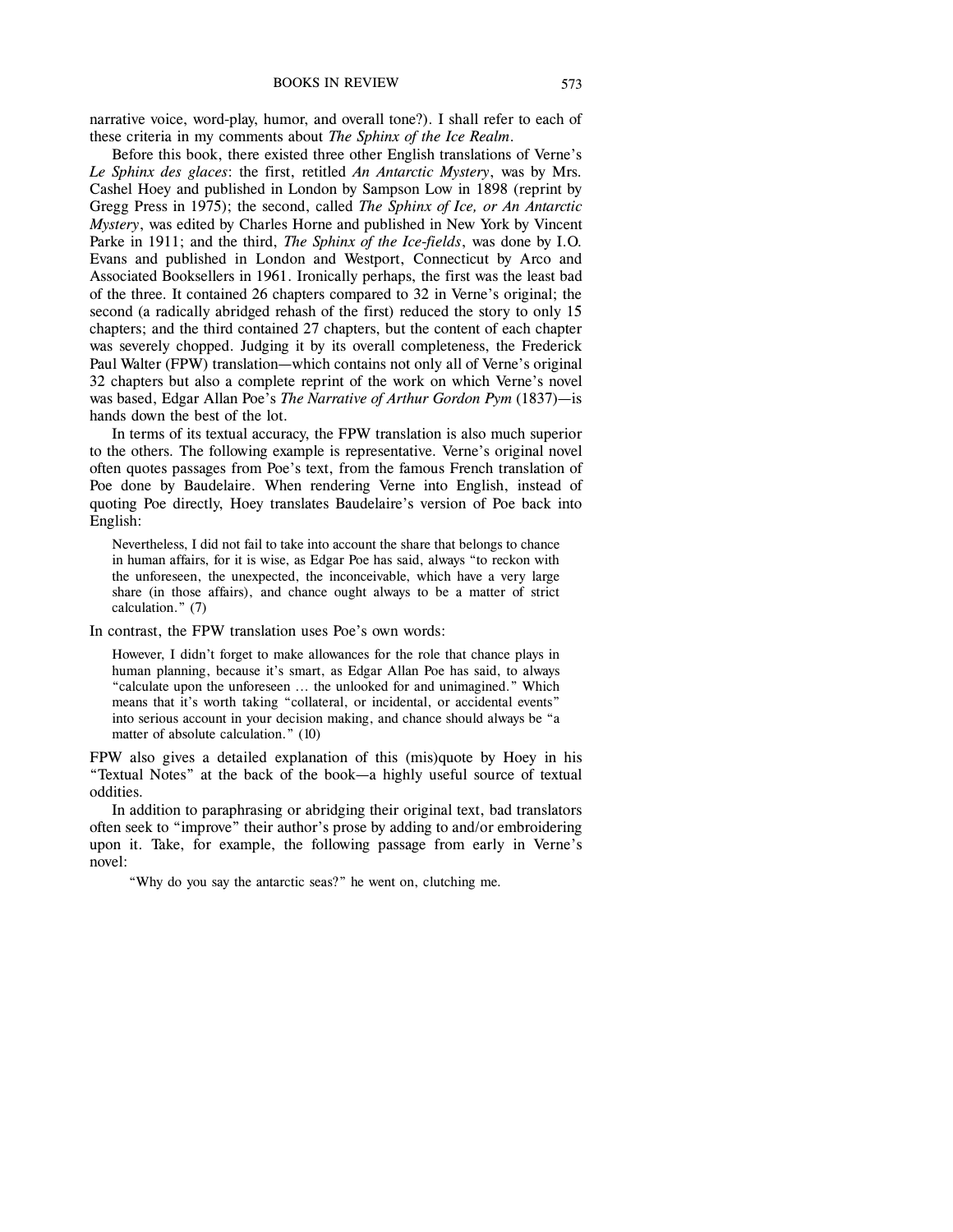"But I could just as easily have said the arctic seas, or the North Pole instead of the South Pole...." (22-23, FPW)

This same passage in the Hoey translation now features an elaborate literary reference that did not exist in Verne's original (complete with footnote at the bottom of the page to identify its source, Thomas D/Arcy McGee):

"Why do you speak of the Antarctic seas?" he asked, taking my hand. "Well, just as I might have spoken of the 'Hyperborean seas' from whence an Irish poet has made Sebastian Cabot address some lovely verses to his 'Lady.' I spoke of the South Pole as I might have spoken of the North." (24)

Or consider the following description of one of the species of fish caught by the sailors on board the schooner *Halbrane*:

As for fish, the schooner's anglers got busy with their lines and tridents and laid in an ample supply, out of which some dolphinfish deserve special mention—they're a sort of giant sea bream, three feet long, with firm, tasty meat. (120, FPW)

The same passage in the Hoey translation is supplemented by a lengthy footnote at the bottom of the page explaining the etymological (and religious) lineage of the fish's name:

Among the denizens of the deep captured by the crew of the schooner with line and net, I noted more particularly a sort of giant John Dory<sup>1</sup> (dorade) three feet in length, with firm and savoury flesh….

<sup>1</sup> The legendary etymology of this piscatorial designation is *Janitore*, the "door-keeper," in allusion to St. Peter, who brought a fish, said to be of that species, to our Lord at His command. (145)

Note especially the phatic "our" in "to our Lord" where the translator speaks directly to the—presumably Christian—Anglophone reader. As these few examples demonstrate, in terms of its accuracy and faithfulness to Verne's original text, this new FPW translation of *The Sphinx of the Ice Realm* is by far the best available. Even the "least bad" of the other translations (the Hoey) has some serious problems.

And then there remains the question of style. Does this new translation capture the important elements of Verne's narrative recipe—his tongue-incheek humor, his play on words, his mixing of technical jargon with literary tropes, his "zest, irreverence, and storytelling virtuosity" (xix), as the translator explains in his preface? Yes, infinitely better than the previous translations. For example, unlike the others, FPW does not systematically censor Verne's more salty passages, as in: "The weather was abominable" (Hoey 20) versus "It was weather for dogs, as the French say—or, in our vernacular, a bitch of a day" (FPW 20). And he makes an effort to reproduce the full range of Verne's colorful—and sometimes offbeat—similes instead of watering them down, as in: "At all events the *Halbrane* will make more degrees of latitude than any other ship before her" (Hoey 91) versus "In any event the *Halbrane*'s going to cover more degrees of latitude than she has reef points in her spanker sail or ratlines in her rigging!" (FPW 76). I do have